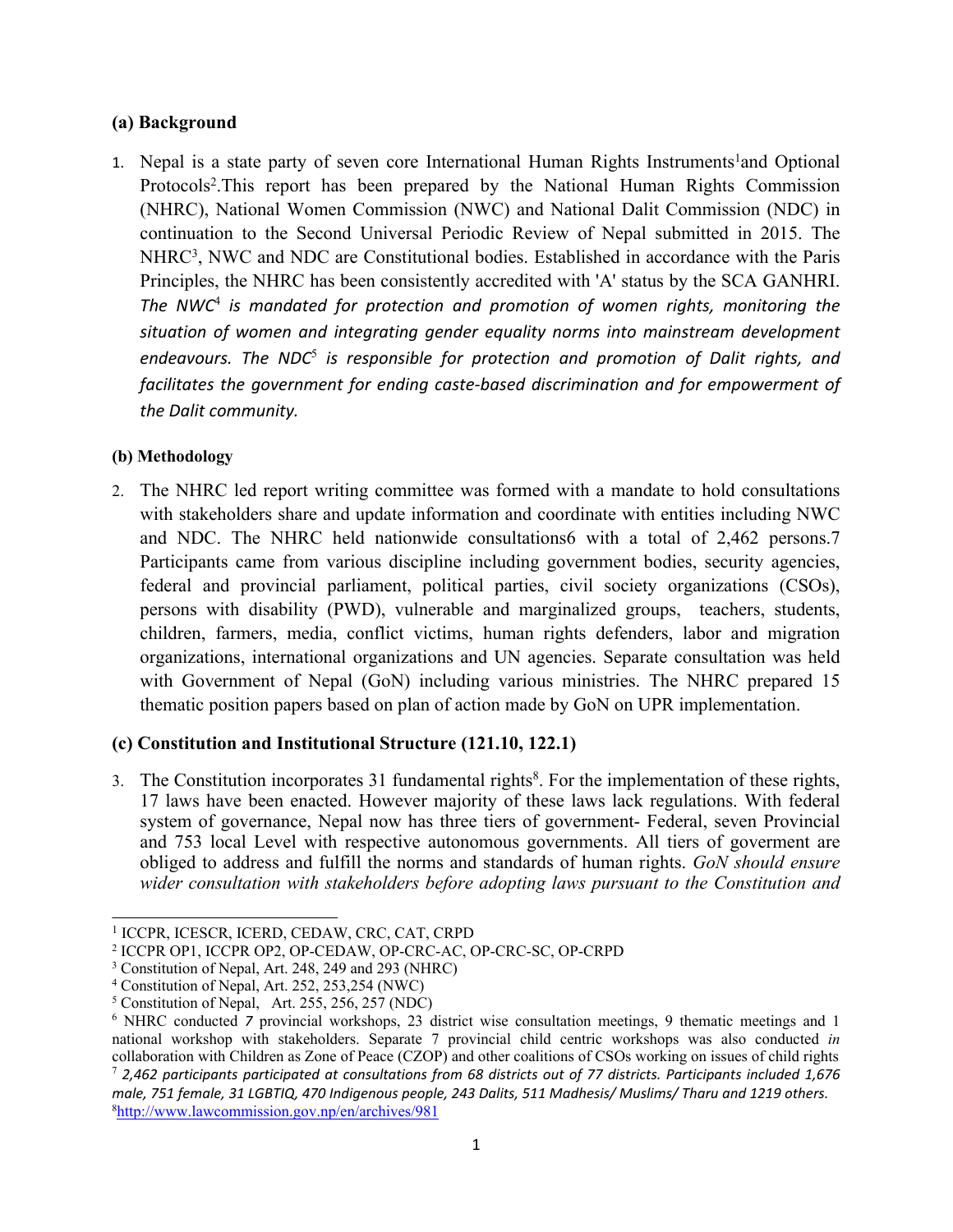#### *human rights standards.*

10

4. Local, provincial and federal legislative elections were conducted in 2017. NHRC monitored the elections from human rights perspective and provided recommendations<sup>9</sup>. GoN should *ensure voting rights of Nepalese in abroad.*

## **(d) NHRC, NWC, NDC (121.11, 121.12, 121.13, 121.15, 121.16, 122.16, 122.17)**

- 5. Goal 16 of SDG focuses on the existence of independent national human rights institutions in compliance with the Paris Principles. Accordingly, the NHRC proposed amendment<sup>10</sup> bill to bring it in line with the Paris Principles and federal structure. However, NHRC Amendment Bill, 2019 tabled in the Parliament contradicts the verdict of Supreme Court, Paris Principles and amendments proposed by NHRC. Enactment of this Bill will undermine the constitutional provisions as well as the independence and autonomy of NHRC. Furthermore, NHRC will have to rely on the Office of the Attorney General (AG) for action against perpetrators of human rights violations as AG would have discretionary power in filing cases in court. The Bill does not provide easy and conducive grounds to accep<sup>t</sup> additional financial resources. The bill also removes <sup>a</sup> provision of regional and subregional offices. Removal of this provision indicates curtailment of accessibility to broader population.
- 6. Nepal made voluntary pledges during the Human Rights Council election to strengthen the role of NHRC**. Foreign Minister addressing the Council on March 2019<sup>11</sup> and 2020<sup>12</sup> , committed to retaining and strenthening independence and autonomy of the NHRC**. Six Special **Rapportuers 13** of the UN have drawn attention of the GoN via 'communication' stating that NHRC Amendment Bill potentially severely undermines the NHRC's authority, effectiveness, independence, limiting the Nepali people's ability to access justice. The NHRC proposed human rights service draft bill and new organogram to the OPMCM in 2019 which is still not approved. As <sup>a</sup> result, NHRC employees do not enjoy terms and services in par with other civil servants. Apart from NHRC, all other commissions remain docile because of delay in appointment of chairpersons and members, lack of resources and functional ambiguity. *GoN should revise the NHRC Amendment Bill in consultation with NHRC and its previous recommendations on the Act and endorse the proposed organogram within one year, ensuring independence and autonomy of NHRC by providing functional and financial autonomy. GoN should provide adequate resources to all other constitutional bodies including NWC and NDC. GON should ensure appointment of chairpersons and members of the constitutional bodies within three months.*

# **(e) Implementation of NHRC recommendations (121.2, 121.11, 121.12, 121.13, 121.15, 122.15, 122.16, 122.17, 122.18)**

<sup>&</sup>lt;sup>9</sup>[https://www.nhrcnepal.org/nhrc\\_new/doc/newsletter/Monitoring\\_Report\\_of\\_the\\_House\\_of\\_Representative\\_&\\_Stat](https://www.nhrcnepal.org/nhrc_new/doc/newsletter/Monitoring_Report_of_the_House_of_Representative_&_State_Assembly_Election_2017.pdf) [e\\_Assembly\\_Election\\_2017.pdf](https://www.nhrcnepal.org/nhrc_new/doc/newsletter/Monitoring_Report_of_the_House_of_Representative_&_State_Assembly_Election_2017.pdf)

[https://www.nhrcnepal.org/nhrc\\_new/doc/newsletter/Serious\\_Concern\\_of\\_NHRC\\_on\\_the\\_Amendment\\_16-04-2019](https://www.nhrcnepal.org/nhrc_new/doc/newsletter/Serious_Concern_of_NHRC_on_the_Amendment_16-04-2019.pdf) [.pdf](https://www.nhrcnepal.org/nhrc_new/doc/newsletter/Serious_Concern_of_NHRC_on_the_Amendment_16-04-2019.pdf)

<sup>11</sup> [https://mofa.gov.np/tatement-by-honourable-mr-pradeep-kumar-gyawali-minister-for-foreign-affairs-of-nepal](https://mofa.gov.np/tatement-by-honourable-mr-pradeep-kumar-gyawali-minister-for-foreign-affairs-of-nepal-and-head-of-delegation-to-the-high-level-segment-of-the-40th-session-of-human-rights-council/)[and-head-of-delegation-to-the-high-level-segment-of-the-40th-session-of-human-rights-council/](https://mofa.gov.np/tatement-by-honourable-mr-pradeep-kumar-gyawali-minister-for-foreign-affairs-of-nepal-and-head-of-delegation-to-the-high-level-segment-of-the-40th-session-of-human-rights-council/) 12

[https://mofa.gov.np/statement-by-hon-mr-pradeep-kumar-gyawali-minister-for-foreign-affairs-at-the-high-level](https://mofa.gov.np/statement-by-hon-mr-pradeep-kumar-gyawali-minister-for-foreign-affairs-at-the-high-level-segment-of-the-43rd-session-of-human-rights-council-geneva/)segmen[t-of-the-43rd-session-of-human-rights-council-geneva/](https://mofa.gov.np/statement-by-hon-mr-pradeep-kumar-gyawali-minister-for-foreign-affairs-at-the-high-level-segment-of-the-43rd-session-of-human-rights-council-geneva/)

<sup>&</sup>lt;sup>13</sup> <http://www.thrda.org/forwarded/un-special-rapporteurs-communication-with-nepal-govt-nepal/>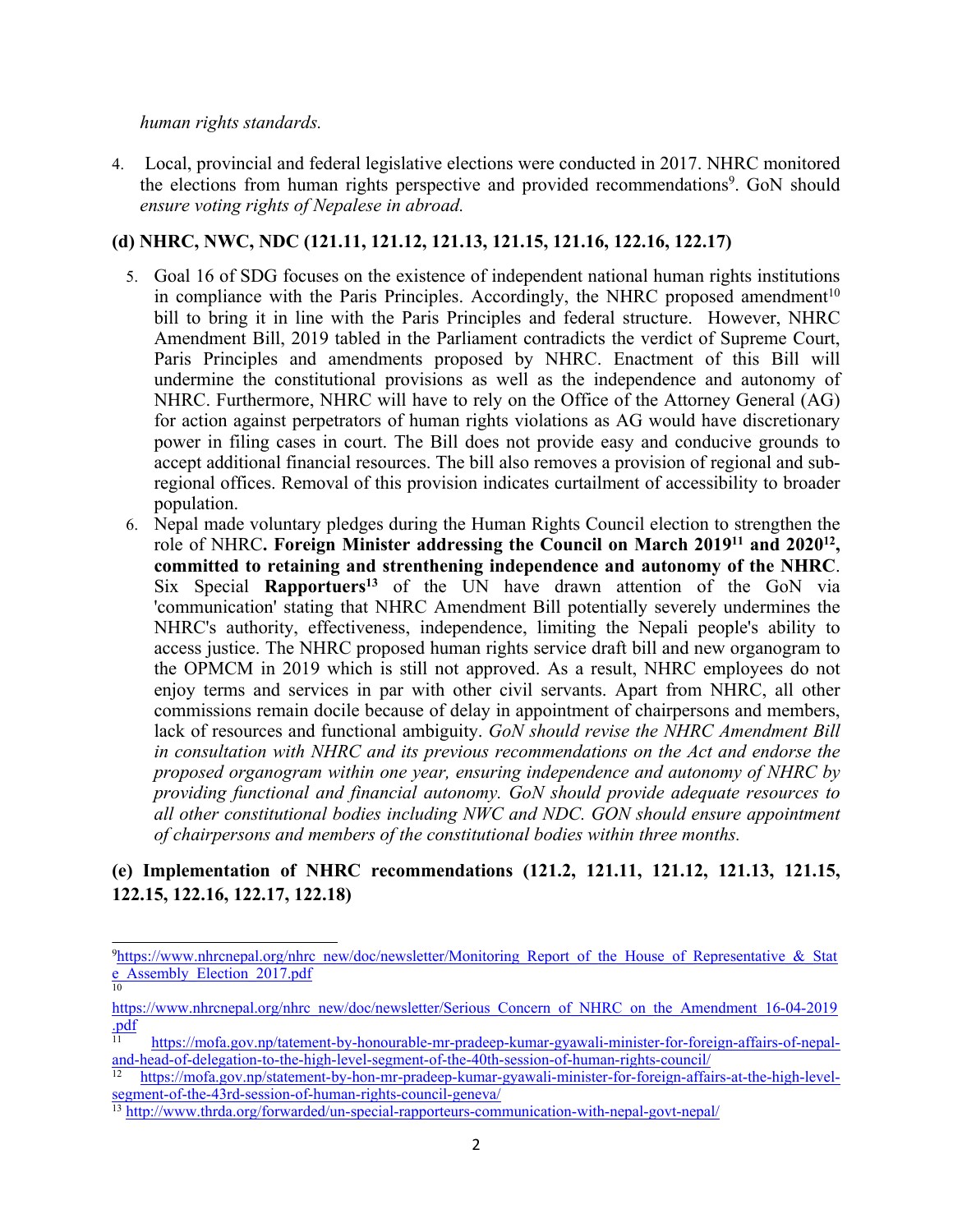7. NHRC has since its establishment made 1,059 recommendations to the Government based on complaints of human rights violation to provide relief and compensation to the victims and for punishment against the perpetrators. Similarly, NHRC made 19 policy and 58 casebased recommendations within the reporting period, including for ratification of international human rights instruments. However, of the total recommendations only 10% fully implemented, 40% partially implemented while 50% is ye<sup>t</sup> to be implemented. Of those implemented, significant number are related to compensation to the victims. However, prosecution of and punishment against the perpetrators is less than 5 %. The NHRC Act 2012 requires the governmen<sup>t</sup> to inform NHRC about implementation of its recommendations within three months. But the NHRC has received very few communication so far illustrating reasons or limitations of GoN. The non-implementation of the NHRC's recommendations obstructs the development of an environment conducive to enjoyment of human rights while increasing impunity. *GON should fully implement recommendations of NHRC within <sup>a</sup> year, including ratification of international human rights instruments 14 .*

# **(f) Transitional Justice (121.28, 122.5, 122.61, 122.63, 122.64, 122.65)**

- 8. Most of the provisions of Comprehensive Peace Accord (CPA) have been fulfilled. Truth and Reconciliation Commission (TRC) and Commission on Investigation of Enforced Disappeared Persons (CIEDP) were established<sup>15</sup> on 10 February 2015 to investigate human rights violations and abuses during the 10-year-old armed conflict and to address transitional justice. The tenure for both the Commissions was four years, which was extended twice but still failed to accomplish the task. The position of Commissioners remained vacant for nine months. The new commissioners were appointed on 19 February 2020. There are 65,000<sup>16</sup> and  $3,000^{17}$  complaints registered under the jurisdiction of TRC and CIEDP respectively.
- 9. Along with, consultation with various stakeholders<sup>18</sup> the NHRC has drawn attention and made its position public<sup>19</sup> to establish credible and trustworthy commissions and to amend the TRC Act ensuring seeking truth, protection of witness, reconciliation with consent of victims, reparation, and prohibition of blanket amnesty for serious crimes and human rights violations and for justice to the victims. It also insisted<sup>20</sup> for appointment of Commissioners. In April 2019, five UN special rapporteurs drew attention of the [Foreign](https://www.ohchr.org/Documents/Issues/Truth/OL_NPL_1_2019.pdf?fbclid=IwAR0vnb7O9xNwsfgetMfbzrQcMXzcHU74qXuOcCd-WS2H-HSQlK1VYevOhc4) Minister seeking transparency and proper consultation before selecting Commissioners in TRC and CIEDP, and urgently initiate <sup>a</sup> process to amend the Act based on appropriate consultation with victims, and their families, civil society and NHRC.

<sup>&</sup>lt;sup>14</sup> Rome Statute, Convention on the Protection of the Rights of All Migrant Workers and Members of their Families (CRMW), Convention for the Protection of All Persons from Enforced Disappearance (ICPED),

<sup>&</sup>lt;sup>15</sup> Enforced Disappearances Inquiry, Truth and Reconciliation Commission Act, 2014

<sup>&</sup>lt;sup>16</sup><https://trc.gov.np/>

<sup>&</sup>lt;sup>17</sup> <http://www.ciedp.gov.np/>

<sup>18</sup> Conflict victims, leaders of political parties, GoN, commissioners of TRC and CIEDP in district, province and national level

<sup>&</sup>lt;sup>19</sup>[https://www.nhrcnepal.org/nhrc\\_new/doc/newsletter/Press%20Release%20Commissions%20view%20on%20Tran](https://www.nhrcnepal.org/nhrc_new/doc/newsletter/Press%20Release%20Commissions%20view%20on%20Transitional%20Justice%2010-22.pdf) [sitional%20Justice%2010-22.pdf](https://www.nhrcnepal.org/nhrc_new/doc/newsletter/Press%20Release%20Commissions%20view%20on%20Transitional%20Justice%2010-22.pdf)

<sup>&</sup>lt;sup>20</sup> [https://www.nhrcnepal.org/nhrc\\_new/doc/newsletter/Formation\\_of\\_TJ\\_Mechanism\\_2076-05-05.pdf](https://www.nhrcnepal.org/nhrc_new/doc/newsletter/Formation_of_TJ_Mechanism_2076-05-05.pdf)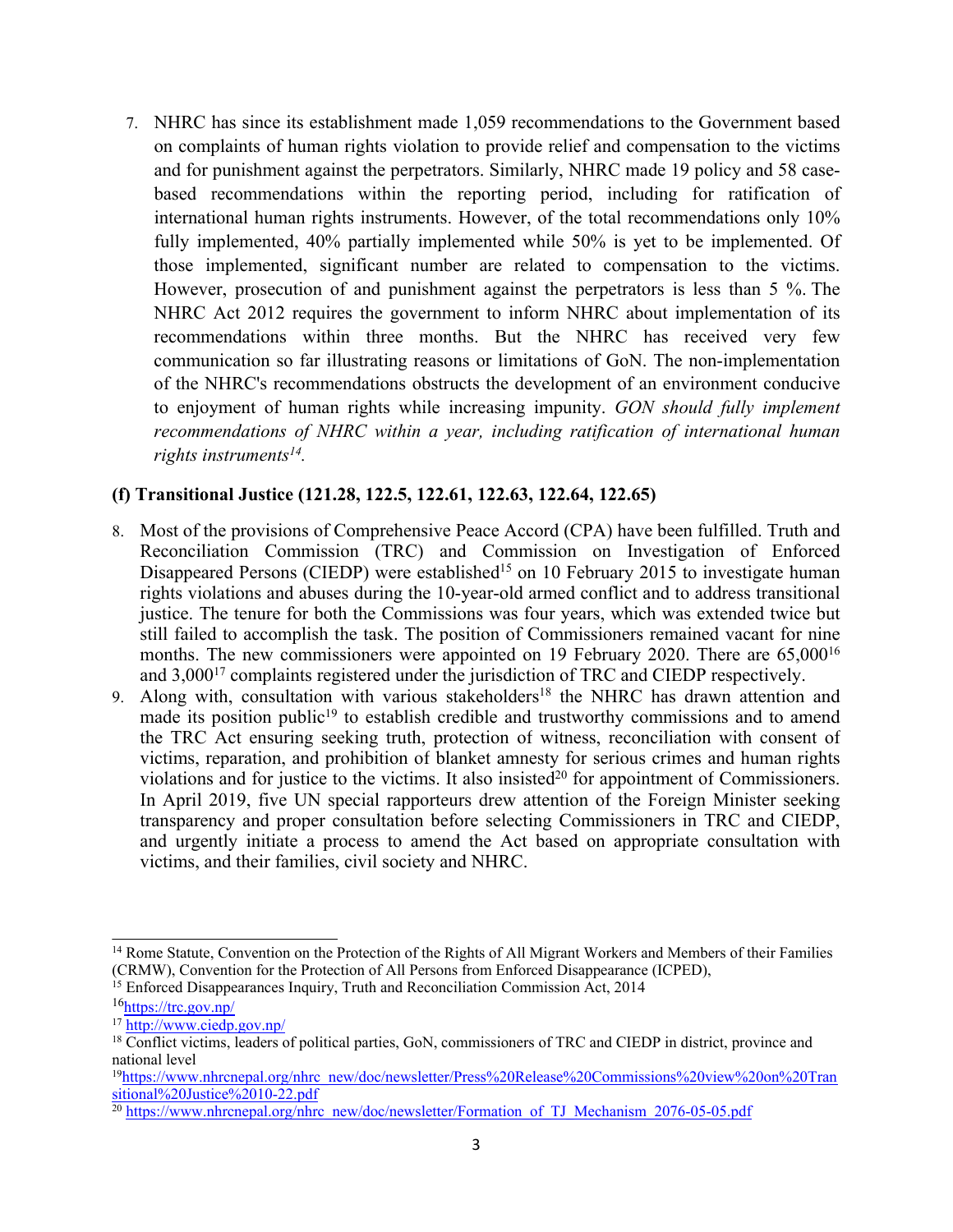10. Verdict of Supreme Court on the writ number 070-WS-0050<sup>21</sup> has voided amnesty in rape, killings and other serious human rights violations, while allowing reconciliation only with victims' consent. *Both Commissions should ensure credible victim-friendly works. GON should amend the Act in pursuan<sup>t</sup> to Supreme Court verdict, NHRC's recommendations and human rights standard.*

#### **(g) Civil and Political Rights**

## **Right to Life (121.26, 121.27)**

11. Article 16 of Constitution of Nepal states that everyone has the right to live with dignity. However the governmen<sup>t</sup> is not able to protect the lives of the people. Altogether 52 complaints of alleged killings have been registered in NHRC within the reported period.<sup>22</sup> Kumar Paudel was shot dead on June 20, 2019 by Nepal Police and NHRC found three police personnel guilty in the incident and recommended to governmen<sup>t</sup> to prosecute them after summoning<sup>23</sup>. NHRC has recommended to the Government and concerned authorities for taking precaution during the investigation. <sup>24</sup> *GON should ensure fair investigation of all alleged killings, implement recommendation of NHRC regarding right to life and follow the principles on use of force and firearms.*

## **Torture (121.3, 121.4, 121.26, 122.25, 123.1, 123.2)**

12. Article 22 of the Constitution guarantees the Right against Torture. Torture has been criminalized by the Criminal Code, 2018, which is positive. However, the statutory limitation of six months is not in line with CAT. GoN has also adopted <sup>a</sup> Zero-Tolerance Policy but 100 complaints on Torture have been registered in NHRC within the reporting period. UN Human Rights Committee had urged Nepal to remove obstacles that hinder victims of torture and forced labor in filing complaints.<sup>25</sup> Regarding the right of victims, the Crime Victim Protection Act, 2018 and related Guidelines introduced by AG are good aspects. *GON should establish independent and credible mechanism for investigation of torture within <sup>a</sup> year and establish the statutory limitation in line with CAT.*

<sup>&</sup>lt;sup>21</sup> Petitioned by Suman Adhikari, former chair of Conflict Victims Common Platform et. all. Vs. Government of Nepal. This case highlights the Section 26 (5) of TRC Act, 2014 which states that there will be no amnesty in rape and other serious cases of human rights violation and Section 26 (5) of TRC Act, 2014 has provision of consent and without consent to reconcile is voided the word without consent of victim

 $^{22}$  Alleged killing includes Custodial death, intervention by Police on clashes between political parties and protests, Excessive use of force, encounter etc.

<sup>&</sup>lt;sup>23</sup> [https://www.nhrcnepal.org/nhrc\\_new/doc/newsletter/NHRC\\_Press\\_Note\\_Regarding\\_NHRC\\_Make\\_Recommen](https://www.nhrcnepal.org/nhrc_new/doc/newsletter/NHRC_Press_Note_Regarding_NHRC_Make_Recommen) dation to Government on Killing of Kumar Paudel 2076-07-04.pdf

<sup>&</sup>lt;sup>24</sup> [https://www.nhrcnepal.org/nhrc\\_new/doc/newsletter/NepalNHRC\\_PressNote\\_Recommendation\\_Direction\\_N](https://www.nhrcnepal.org/nhrc_new/doc/newsletter/NepalNHRC_PressNote_Recommendation_Direction_N) epalGovernment\_on\_NirmalaPant\_Case\_2075-10-13.pdf

<sup>&</sup>lt;sup>25</sup> <https://www.ohchr.org/EN/NewsEvents/Pages/DisplayNews.aspx?NewsID=24921&LangID=E>, On 27<sup>th</sup> August, 2019, the UN Human Rights Committee had called Nepal to remove obstacles that hinder victims of torture and forced labor in filing complaints. In response to an individual complaint filed by <sup>a</sup> victim belonging to *Tharu* community, the Committee had asked the governmen<sup>t</sup> to make the provision of criminalizing torture at par with international standards suggesting the statute of limitation be proportionate with the gravity and nature of the crime, and also the penalty to be adequate. The committee has also requested Nepal to repor<sup>t</sup> back within 180 days detailing the measures it had taken to remedy the situation.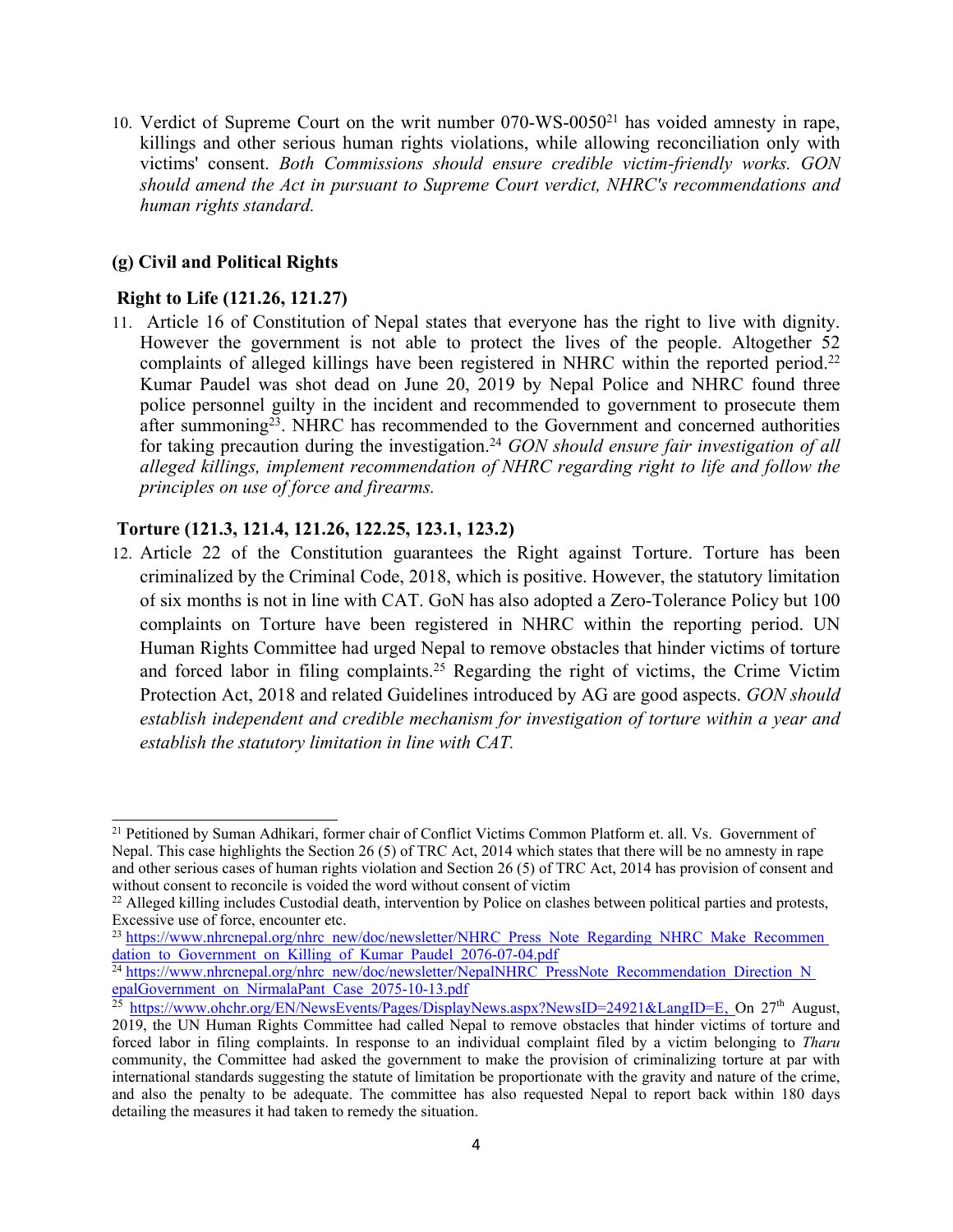#### **Right to Justice**

13. Article 20 of the Constitution guarantees rights relating to justice. Access to Justice Commission<sup>26</sup> is concerned with ensuring access to justice for people from marginalized communities and areas without judicial institutions. Court has made arrangements for fasttrack procedure in sensitive cases like rape, trafficking etc. The NHRC has monitored 72 prisons and detention centers where the inmates shared grievances of justice being costly and delayed. There is still problem in filing FIR, lengthy court procedures while justice delivery is influenced by powerful persons in some cases. Despite court orders of release, cases of rearrest have been registered in NHRC. *GoN should allocate adequate resources for scientific investigation and adopt measures for fair and effective administration of justice.*

#### **Freedom of Press, Opinion and Expression (122.72, 122.73, 122.74)**

14. Article 17 and 19 of the Constitution guarantee every citizen freedom of expression and right to communication respectively. However, few provisions of Media Council Bill question the autonomy of Council and limits press freedom, whereas Bill on Information and Technology intends to restrict freedom of expression. NHRC has raised concern over Media Council Bill over its potentiality of curtailing press freedom and suggests penalty by competent authority. <sup>27</sup> *GoN should revise Media Council Bill and Information Technology Bill to bring them in line with norms of human rights, ensuring freedom of press and expression and create mechanism for safety of journalists.*

#### **Impunity (122.44, 122.52, 122.53, 122.54)**

15. Government has repeatedly committed to end impunity and strengthen rule of law. However, the implementation of decisions of Supreme Court, recommendations of NHRC, NWC and NDC is not satisfactory. Few instances, GoN has not implemented NHRC recommendations including the case of Kumar Paudel<sup>28</sup> and Nirmala Pant<sup>29</sup>. Victims of Maleth killing

<sup>26</sup> Established on July 2015 at Supreme Court of Nepal

<sup>&</sup>lt;sup>27</sup>[https://www.nhrcnepal.org/nhrc\\_new/doc/newsletter/NHRCNepal\\_Concern\\_on\\_Amendment\\_Bill\\_Regarding\\_Me](https://www.nhrcnepal.org/nhrc_new/doc/newsletter/NHRCNepal_Concern_on_Amendment_Bill_Regarding_Media_Council_2076-02-01-min.pdf) [dia\\_Council\\_2076-02-01-min.pdf](https://www.nhrcnepal.org/nhrc_new/doc/newsletter/NHRCNepal_Concern_on_Amendment_Bill_Regarding_Media_Council_2076-02-01-min.pdf) , Press Release by NHRC on 15 May 2019

<sup>&</sup>lt;sup>28</sup> Nepal police don't seem serious in punishing the perpetrator of Kumar Paudel

<sup>&</sup>lt;sup>29</sup> Nirmala Pant of Kanchanpur was murdered after rape on July 26, 2018. Police have not yet identified the

perpetrator of rape and murder case of Nirmala Pant<br><sup>30</sup> 5 persons were killed and some were wounded in Maleth killing incident of Terai. NHRC recommended to Nepal governmen<sup>t</sup> on 22 June 2018 to amend Local Administration Act 2028 to empower CDO to prohibit demonstration of the political parties and to provide consent for demonstrations by assessing the situation. NHRC also recommended GoN to provide reparation to victims of the incident, recommended political parties not to use the fire and stick demonstration in rallies, and recommended security forces to follow the due process of use of force and firearms. However, these recommendations are ye<sup>t</sup> to be fully implemented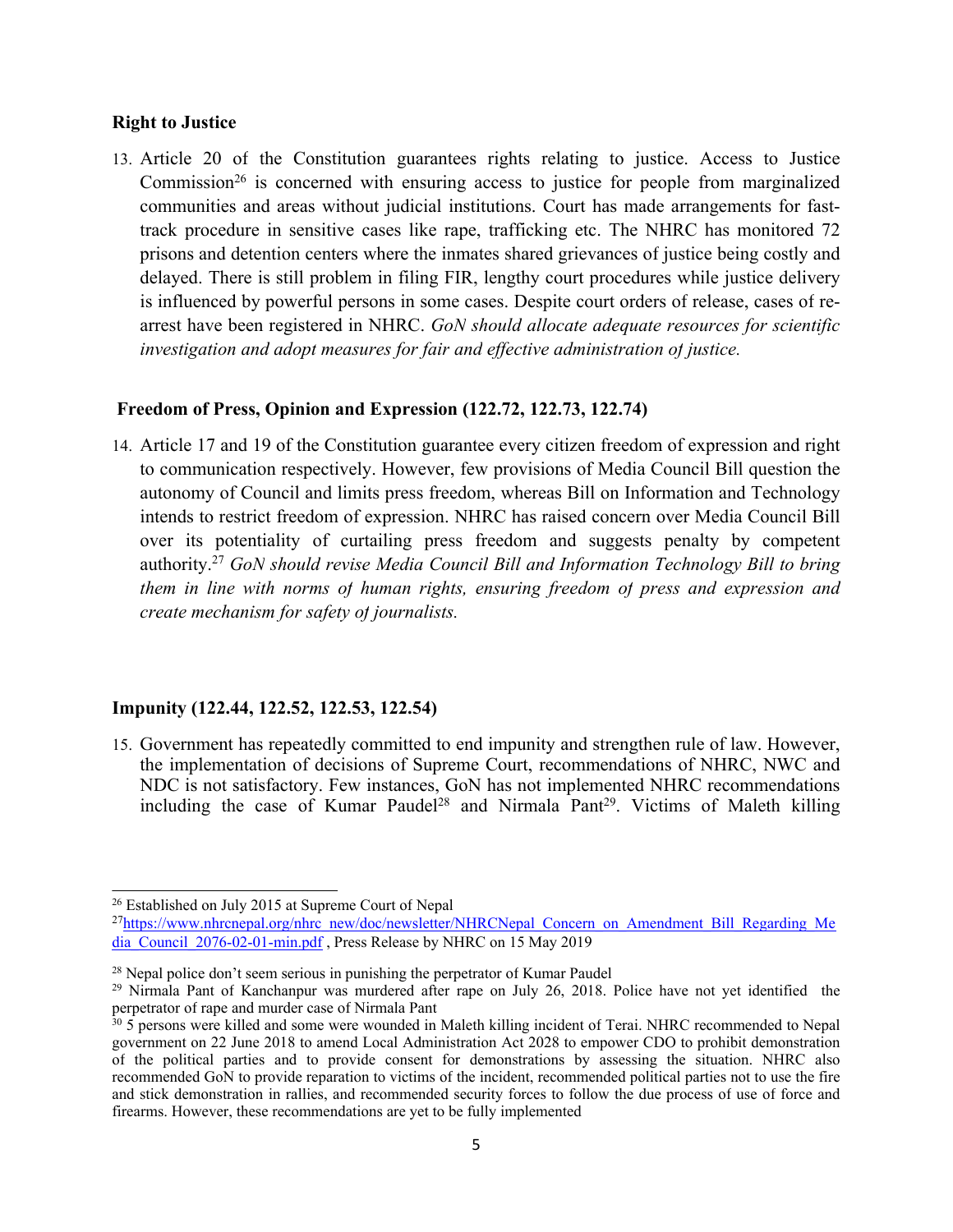incident<sup>30</sup> Ganga Maya Adhikari<sup>31 32</sup>, Maina Sunuwar's family<sup>33</sup>, Godar killing incident<sup>34</sup>, Dayaram Pariyar 35 are still struggling for justice*. GoN should ensure implementation of verdict of SC and recommendation of NHRC; ensure effective investigation of criminal offences, justice to victims and rule of law.*

## **Prisoners/Detainees ((121.23, 122.66)**

16. Article 20 and 22 of Constitution guarantees the rights relating to justice. Various laws<sup>36</sup> and verdict of Supreme Court are concerned with the rights of prisoners/ detainees. However, 74 Prisons built to accommodate 15,466 inmates are currently hosting 21,577 inmates.<sup>37</sup> GoN has increased the daily livelihood allowance of prisoners to Rs 60, which still is nominal. There is not special arrangemen<sup>t</sup> for PWDs, gender minorities and senior citizens, no separate room for prisoners and detainees. Situation of basic amenities, sanitation, room space, food quality is not satisfactory. Majority of the prisons lack separate child and maternity care centers. GoN has started the concep<sup>t</sup> of open prison. The jails are devoid of formal education and literacy programs. <sup>38</sup> *GoN should establish open prison and build enough physical infrastructures to address the problem of over-crowding and basic needs including sanitation within four years.*

#### **(h) Economic, Social and Cultural Rights**

## **Food (122.86, 122.88)**

17. Article 36 of the Constitution safeguards the right to food. Right to Food and Food Sovereignty Act, 2075 has been enacted but the implementation mechanism including rules has not been introduced. SDG 2 aims at ending hunger, achieving food security to improve

<sup>&</sup>lt;sup>30</sup> 5 persons were killed and some were wounded in Maleth killing incident of Terai. NHRC recommended to Nepal governmen<sup>t</sup> on 22 June 2018 to amend Local Administration Act 2028 to empower CDO to prohibit demonstration of the political parties and to provide consent for demonstrations by assessing the situation. NHRC also recommended GoN to provide reparation to victims of the incident, recommended political parties not to use the fire and stick demonstration in rallies, and recommended security forces to follow the due process of use of force and firearms. However, these recommendations are ye<sup>t</sup> to be fully implemented

<sup>&</sup>lt;sup>31</sup> The Ganga Maya Adhikari of Gorkha, is struggling for the justice of her son Krishna Prasad Adhikari who was killed by then CPN Maoist in Chitwan. Nanda Prasad Adhikari, father of Krishna Prasad Adhikari died during <sup>a</sup> hunger strike demanding for justice and his dead body is still in the hospital since last 4 years

<sup>&</sup>lt;sup>32</sup>[https://www.nhrcnepal.org/nhrc\\_new/doc/newsletter/NHRC\\_Press\\_Release\\_%20to\\_Respect\\_Judicial\\_Right\\_2075](https://www.nhrcnepal.org/nhrc_new/doc/newsletter/NHRC_Press_Release_%20to_Respect_Judicial_Right_2075-3-21_Eng.pdf)  $-3-21$  Eng.pdf

<sup>&</sup>lt;sup>33</sup> Nepal Army appealed to the court in Maina Sunuwar's case that the decision made by the district court to be declared void

<sup>&</sup>lt;sup>34</sup> [https://www.nhrcnepal.org/press.php?&nstart=7&start=34&num\\_totrec=517&n=&type=p](https://www.nhrcnepal.org/press.php?&nstart=7&start=34&num_totrec=517&n=&type=p) <sup>35</sup> [https://www.nhrcnepal.org/nhrc\\_dayaram.html](https://www.nhrcnepal.org/nhrc_dayaram.html)

NHRC staff Dayaram Pariyar was killed in Janakpur while working in Janakpur office of NHRC. NHRC had identified Prakash Raj Sharma of Nepal police as the perpetrator and recommended for his punishment

<sup>36</sup> Police Act, Children Act 2018, Compensation against torture act, Senior Citizens Act and Criminal Code

<sup>&</sup>lt;sup>37</sup>Department of Prison Management, 2018

<sup>&</sup>lt;sup>38</sup> Attorney General, Report on Monitoring of Prison and Detention Center, 2019

<sup>&</sup>lt;sup>39</sup> National Planning Commission, National Review on Sustainable Goals, 2017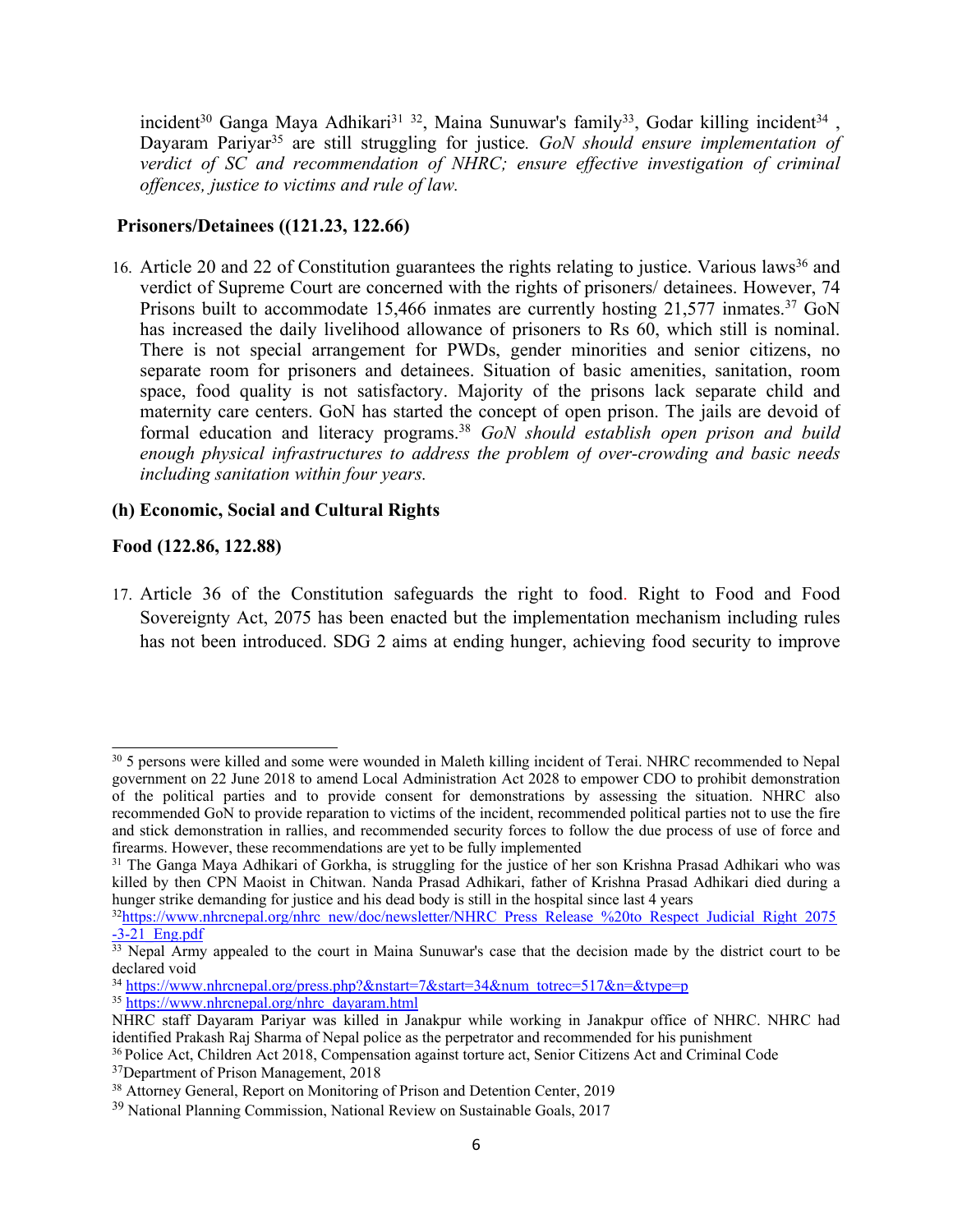nutrition through sustainable agriculture by 2030.<sup>39</sup> GoN adopted various programs<sup>40</sup> and mechanism for ensuring food security. However, 36% of children under five are stunted in Nepal and 10% of children under five are wasted. <sup>41</sup> About 17% women of reproductive age have chronic energy deficiency.<sup>42</sup> Vitamin A deficiency is the cause of deaths of approximately 6,900 children in Nepal each year. <sup>43</sup> *GoN should introduce Regulations for implementation of Right to Food and Food Sovereignty Act and Plan of Action within one year.*

#### **Health (122.90, 122.91, 122.92, 122.95, 122.93, 122.94, 122.95, 122.106)**

- 18. Article 35 of the Constitution recognizes right relating to health. Although the Parliament has endorsed the Public Health Service Act 2018, Rules related to the act are ye<sup>t</sup> to be formulated. Goal 3 of SDG ensures healthy lives and promotion of well-being for all at all ages. 78% of children are fully immunized and 29 districts have been declared fully vaccinated. GoN has issued various plans 44 . The Right to Safe Motherhood and Reproductive Health Act 2018 lacks Rules. GoN has arranged for free surgery and health care for women suffering from uterine prolapse. There is improvement in the rate of infant mortality, under-5 mortality and neonatal mortality. 45
- 19. Majority of households (95%) have access to an improved source of drinking water. More than six in ten households (62%) in Nepal use improved sanitation. Nearly all urban households (94%) have electricity, compared to 85% of rural households 46 . *GoN should ensure and enhance effective implementation of existing health sector policies and plans.*

# **Education (122.20, 122.48, 122.49, 122.50, 122.96, 122.97, 122.98, 122.99, 122.100, 122.101, 122.102, 122.103, 122.105, 122.106, 122.107, 122.108, 122.110)**

20. Article 31 of the Constitution guarantees right to education. GoN has enacted Act Relating to Compulsory and Free Education, 2018 and Education Ac 2018. However, there are no Rules for implementation of Compulsory and Free Education Act. Goal 4 of SDG ensures inclusive and equitable quality education and promotes lifelong learning opportunities for all. Nepal's literacy rate is 65.94%. 47 Scholarships for deserving, person with disability and marginalized children have also increased. However, only 11% of budget has been allocated for

<sup>&</sup>lt;sup>39</sup> National Planning Commission, National Review on Sustainable Goals, 2017

<sup>40</sup> Nepal Zero Hunger Challenge: National Action Plan, Food Safety Policy along with programs like Food for Education, Prime Minister Agriculture Modernization, food and nutrition security, Food for Work, School Feeding' and food subsidies for Karnali region and remote areas to safeguard the right to food of the poor and disadvantaged living in remote areas.

<sup>&</sup>lt;sup>41</sup>Ministry of Health and Population, Nepal Demographic and Health Survey, 2016

<sup>&</sup>lt;sup>42</sup> Central Bureau of Statistics, Nepal Multiple Indicator Cluster Survey, 2014

<sup>&</sup>lt;sup>43</sup> FAO, IFAD, UNICEF, WFP and WHO, The State of Food Security and Nutrition in the World 2017.

<sup>44</sup> Nepal Health Sector Strategy Implementation Plan, National Health Policy, Community based Integrated Pediatric Management system, Maternal and Child Nutrition Program, Medical Treatment of Deprived Citizens etc. Immunization Act, Immunization Regulation and National Immunization Program are implemented <sup>45</sup> <https://mohp.gov.np/eng/index.php/health-statistics>

<sup>&</sup>lt;sup>46</sup> Ministry of Health and Population, Nepal Demographic and Health Survey, 2016

<sup>&</sup>lt;sup>47</sup> [https://moe.gov.np/assets/uploads/files/Education\\_in\\_Figures\\_2017.pdf](https://moe.gov.np/assets/uploads/files/Education_in_Figures_2017.pdf)

<sup>48</sup> Budget declaration for fiscal year 2019/2020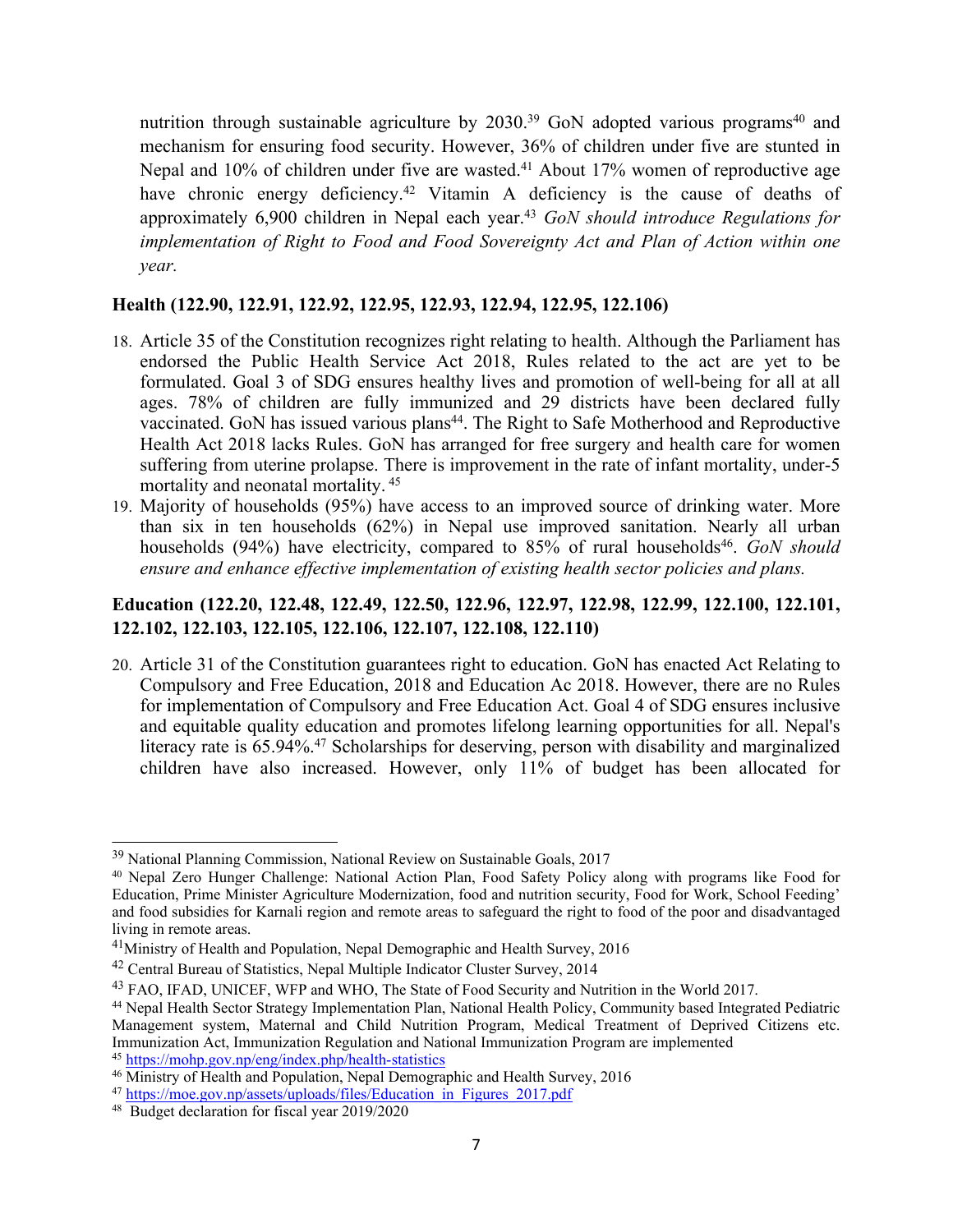education<sup>48</sup> which is not adequate.<sup>49</sup> National Education Policy is present but there are no Rules for implementation.

21. Enrollment rates of students in Grade I to V, Grade V to VII and Grade IX to XII were 96.9, 92.7 and 46.4 per cent respectively. Net Attendance Rate (NAR) for both primary school and secondary school remains lower in rural areas, showing disparity on the basis of geography. Nepal has  $40.9\%$  of inequality in education<sup>50</sup> indicating huge disparity between the no. of literate women and men. Even in the capital, 77% of schools are not accessible to Person with disabilities (PWD). <sup>51</sup> *GoN should implement the Rules for implementation of Act Relating to Compulsory and Free Education within one year and enhance access to education of PWD.*

## **Housing (122.89)**

22. Article 37 of the Constitution guarantees right to housing. Right to Housing Act, 2018 is concerned with providing homeless citizens with appropriate and safe housing facility. Goal 11 of SDG ensures access for all to adequate, safe and affordable housing. Citizens Housing Program has been launched by GoN. <sup>52</sup> *GoN should enhance Citizens Housing Program for all deprived class.*

# **Labor and Employment (121.6, 122.11, 122.48, 122.49, 122.50, 122.51, 122.78, 122.80. 122.81, 121.82, 122.112)**

- 23. Article 33 and 34 of the Constitution guarantees Right to Employment. Goal 8 of SDG ensures full and productive employment and decent work for all. GoN has enacted various laws and programs<sup>53</sup>and ratified 11 ILO Conventions.<sup>54</sup> The Labor Act, 2017 states about equal pay for equal work. <sup>55</sup>Male workers earn 30% more compared to female workers, indicating a huge pay gap<sup>56</sup>. Furthermore, population of working age male and female stand at 9.2 million 11.53 million respectively but for every 100 employed males, there are only 59 employed females.
- 24. GoN claims of periodic review and increment of minimum wage which is not implemented in private sector. GoN has not developed action plan for implementation of ILO 111. GoN claims that rehabilitation programs are being conducted for *Kamaiyas* and *Halias* 57 but program has not been initiated for *Haruas* and *Charuas*. *GoN should adopt strong inspection*

<sup>48</sup> Budget declaration for fiscal year 2019/2020

<sup>&</sup>lt;sup>49</sup> [https://mof.gov.np/uploads/document/file/budget\\_speech\\_website\\_20190619052055.pdf](https://mof.gov.np/uploads/document/file/budget_speech_website_20190619052055.pdf)

<sup>50</sup> UNDP, Human Development Report, [http://hdr.undp.org/sites/all/themes/hdr\\_theme/country-notes/NPL.pdf](http://hdr.undp.org/sites/all/themes/hdr_theme/country-notes/NPL.pdf)

<sup>51</sup> Report on Accessibility Audit in Kathmandu, Nepal, National Federation of the Disabled-Nepal, available at [https://nfdn.org.np/wp-content/uploads/2019/10/Final\\_Access-audit-report\\_NFDN2018.pdf](https://nfdn.org.np/wp-content/uploads/2019/10/Final_Access-audit-report_NFDN2018.pdf)

 $52$  17 thousand units of houses were built for economically marginalized and minority citizens as per Citizens Housing Program in the fiscal year 2018/19. 35 thousand units are still under construction. Houses are being constructed for nearly 20 thousand families in fiscal year 2019/2020. Beneficiaries of Citizens Housing Program are economically marginalized citizens belonging to *Dalit,* Muslim, *Chepang, Raute, Badhi* and *Surel* communities*.*

<sup>53</sup> Right to Employment Act, 2018, Right to Employment Regulation, 2018, Sexual Harassment at Workplace Prevention Act, 2015, Labour Act 2017, Social Security Act 2017, Labour Regulation 2018, Labour Audits Criteria 2018, Prime-minister Employment Program Manual 2075 , Skill Development Procedure 2075. 54 [https://www.ilo.org/dyn/normlex/en/f?p=1000:11200:0::NO:11200:P11200\\_COUNTRY\\_ID:103197](https://www.ilo.org/dyn/normlex/en/f?p=1000:11200:0::NO:11200:P11200_COUNTRY_ID:103197)

<sup>&</sup>lt;sup>55</sup>[https://www.ilo.org/laboract2017nepal](https://www.ilo.org/dyn/natlex/docs/ELECTRONIC/105434/128931/F-1418263960/NPL105434%20Nep.pdf)

<sup>56</sup> CBS, Nepal Labor Force Survey 2017-2018

<sup>57</sup> Free Haliyas Rehabilitation and Carrere Cooperatives and Poverty Alleviation, 2075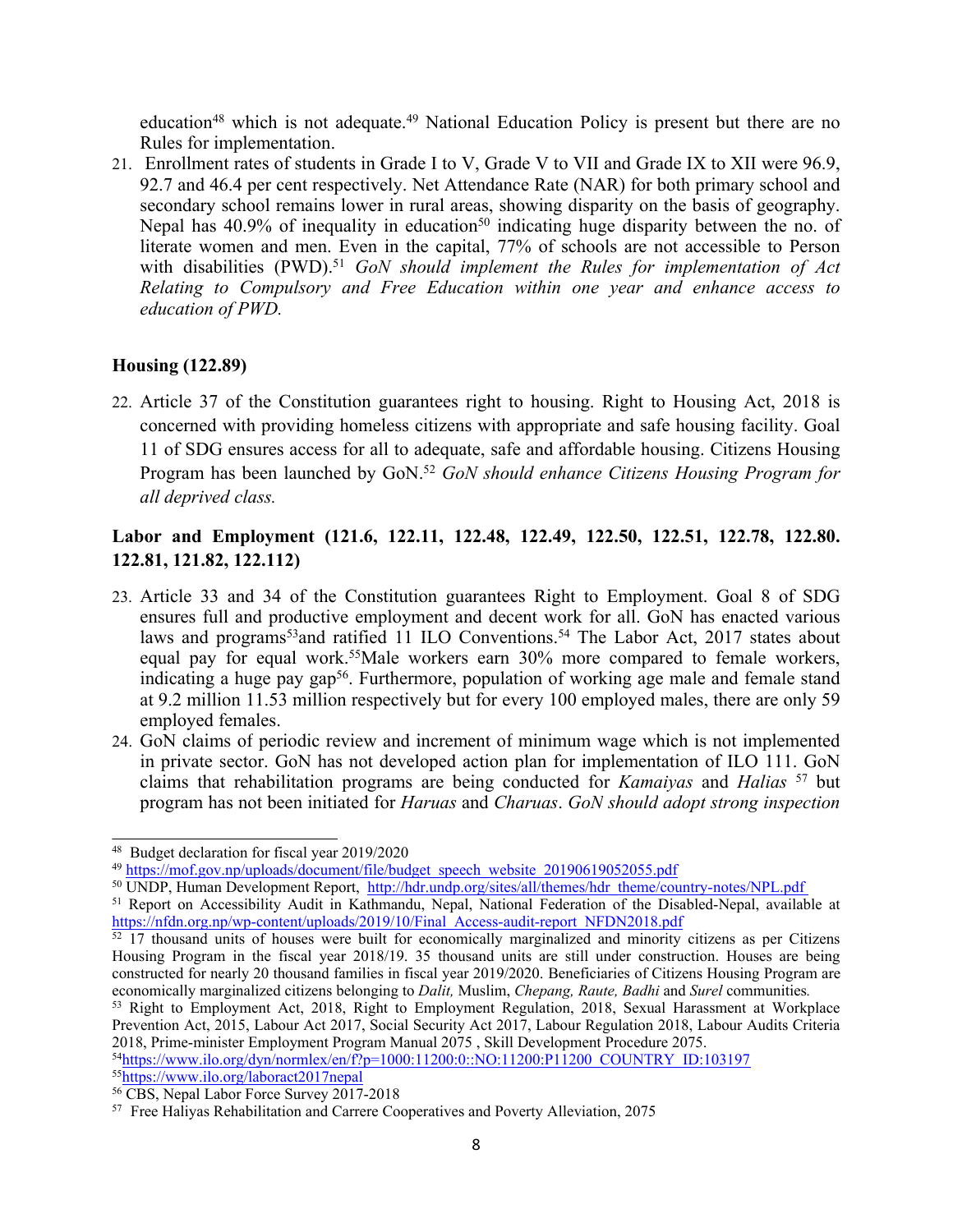*system to supervise all laws and policies affecting rights of labour and employment including pay gap and rehabilitation of bonded laborers within two years.*

## **Migrant Workers** (**122.112)**

25. Total of 4,599,576 Nepalese have gone abroad for employment except India.<sup>58</sup> Legal framework for foreign employment comprises Foreign Employment Act, 2007 and its rules, 2008, ILO Conventions, Global Compact for Migration (GCM), Colombo Process and Abu Dhabi Dialogue. 730 male and 23 female lost their lives<sup>59</sup> while working abroad in FY 2018/19. NHRC provided 16-point recommendations to GoN in 2019<sup>60</sup> for fair recruitment, access to justice, effective monitoring and co-ordination with stakeholders. NHRC hosted International Conference on Protection of Rights of the Migrant Workers and came up with Kathmandu Declaration and Action Plan. <sup>61</sup> Nepal is ye<sup>t</sup> to become <sup>a</sup> state party to International Convention on migrant workers, despite NHRC recommendation for the same. *GoN should sign bilateral labor agreemen<sup>t</sup> with all destination countries and ensure fair recruitment, access to justice and effective monitoring mechanism.*

#### **(i) Collective Rights**

**Women's Rights (121.14, 121.16, 121.19, 121.21, 121.24, 122.2, 122.3, 122.6, 122.7, 122.8, 122.9, 122.10, 122.11, 122.12, 122.13, 122.14, 122.18, 122.22, 122.23, 122.32, 122.34, 122.37, 122.39,122.40,122.41,122.45,122.46,122.57,122.58,122.59,122.67,122.68,122.69,122.70,122.75, 122.76,122.77, 122.78, 122.79, 122.80, 122.81, 122.95, 122.104, 122.115)**

- 26. Article 38 of the Constitution guarantees the rights of women. Constitution sets aside 33% of federal parliamentary seats for women through legislation. Criminal Code has extended the statutory limitation of rape from 35 days to one year. Though women are in decision making position<sup>62</sup> but malpractices like *Chhaupadi*, Dowry, Child marriage and allegations of Witchcraft still exists. GON demolished *Chhaupadi* shed<sup>63</sup> and Nepal Police now registers FIR in own initiation which is affirmative action. NHRC received 60 complaints on Violence against Women (VAW), rape (significant no. below 18 years), sexual harassment in workplace.
- 27. Women are still facing discrimination at various levels such as opportunities in political candidacy and mainstream development. Implementation of National Action Plan on

<sup>58</sup> Department of Foreign Employment, June 2019, [www.DoFE.gov.np](http://www.DoFE.gov.np)

<sup>59</sup> Foreign Employment Board Report

<sup>&</sup>lt;sup>60</sup> nhrcnepal.org/nhrc\_new/doc/newsletter/Research\_Report\_on\_the\_Situation\_of\_The\_Rights\_of\_MW.pdf <sup>61</sup> [https://www.nhrcnepal.org/nhrc\\_new/doc/newsletter/Kathmandu\\_Declaration\\_of\\_International\\_Conference\\_](https://www.nhrcnepal.org/nhrc_new/doc/newsletter/Kathmandu_Declaration_of_International_Conference_) on Protection of Rights of Migrant Workers 2019 compressed.pdf

 $62$  Women now occupy 41% of posts at the federal, provincial, and national levels. A total of 7 women were elected mayors of municipalities, 11 chairpersons of rural municipalities, 276 deputy mayors and 424 vice chairs of rural municipalities.

<sup>63</sup> Spokesperson of Home Ministry stated that 8550 *Chhaupadi* sheds were demolished in Karnali and Far western provinces.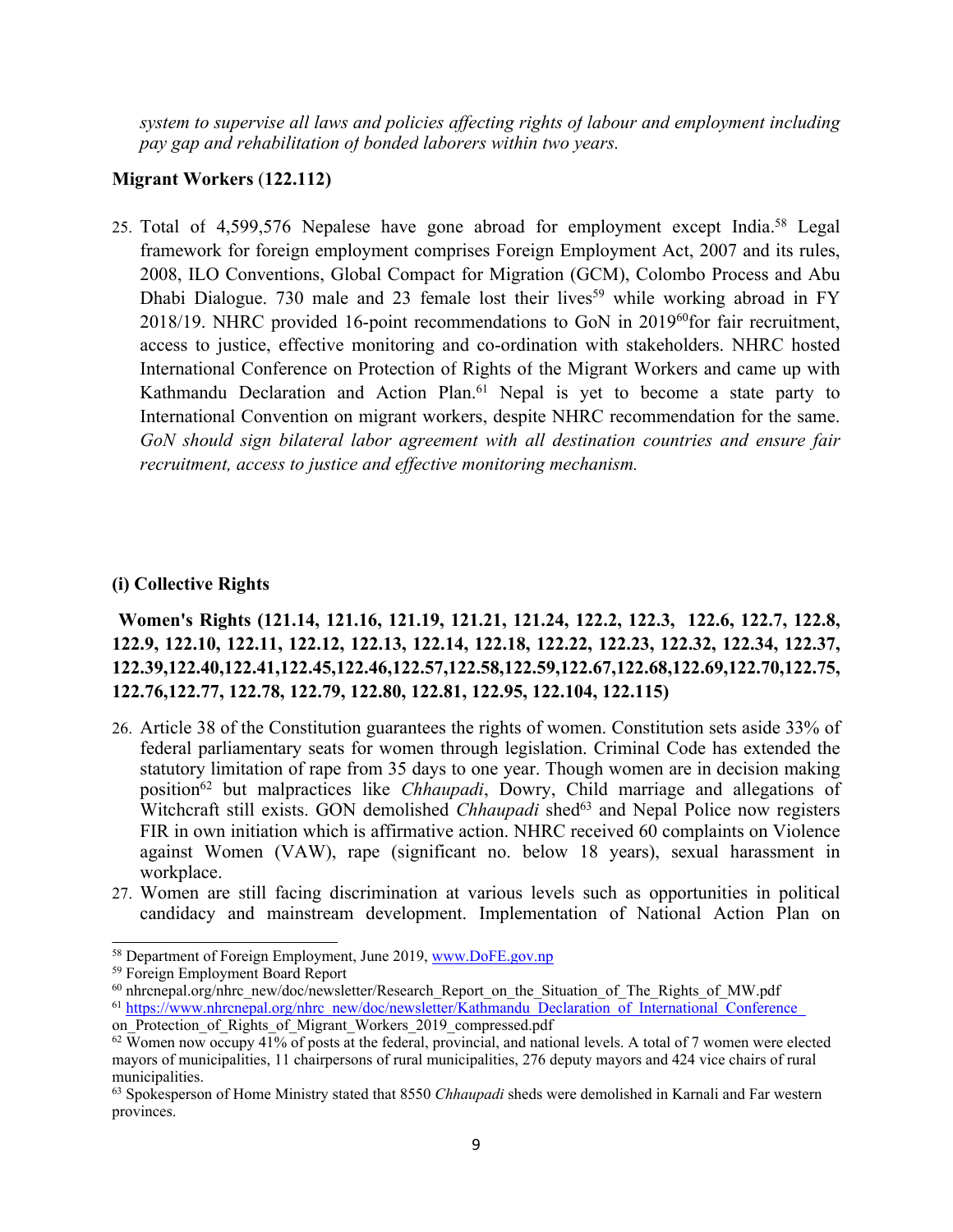Security Council Resolutions 1325 and 1820 is not satisfactory. Action regarding Concluding observation of CEDAW Committee 2018 is in progress but not satisfactory. All the governmental agencies of Nepal have Gender Focal Person (GFP) but resources and budget allocation is not adequate. Government has established One Stop Crisis Management Centers to address rape case but it lacks adequate budget and resources. Citizenship clause in Constitution is not as per CEDAW and children of women migrant workers, rape survivors face difficulty in acquiring citizenship certificate. *Citizenship Bill tabled in parliament should ensure non-discriminatory approach for receiving citizenship and GoN should introduce special program and plan of action to address VAW.*

# **Child Rights (121.5, 121.6, 121.7, 121.8, 121.20, 121.24, 121.25, 122.19, 122.22, 122.29, 122.47, 122.48, 122.49, 122.50, 122.51, 122.66, 122.93, 122.94, 122.95, 122.98, 122.102, 122.104)**

28. The Act Relating to Children 2018 is progressive but lacks Rules for implementation. There are 286,000 child labor in Nepal. <sup>64</sup> GoN has introduced National Child Labor Abolition Master Plan (2018-2028) aiming to abolish worst form of child labor by 2025, and all forms of child labor by 2028. Government endorsed <sup>a</sup> national strategy to end child marriage by 2030. NHRC registered 24 cases of child rights violations within the reporting period including corporal punishment, child abuse, and child marriage. A child born from rape survivors is deprived of birth registration. Children are highly vulnerable to drug abuse, trafficking, rape, domestic labor and child labor. There is lack of assistance and mental health suppor<sup>t</sup> measures for child victims of sexual exploitation and abuse. Children with disabilities and from marginalized communities have limited access to education and health care. Juveniles are vulnerable being processed in the police and judicial system<sup>65</sup> . *GoN should ratify complaints procedures, CRC-OP3. Ensure effective implementations of plan of action of child marriage. Labor and corporal punishment, and prepare plan of action of child sexual abuse*

#### **Persons with Disability (122.109, 122.110)**

29. The Disability Rights Act, 2017 (DRA) recognizes diversity within disability, eliminates and criminalizes use of derogatory terms words towards persons with disabilities. PWD represent Nepal's 1.94% of the population. Among them, 45.46% are female.<sup>66</sup> GoN issues color-coded disability identity (ID) cards<sup>67</sup> which don't comply with human rights standard of disability enshrined in the CRPD. Monitoring repor<sup>t</sup> of NHRC reveals PWDs are still facing discrimination, inadequate disability friendly infrastructures, severe health problems of

<sup>64</sup> Central Bureau of Statistics, Labor Force Survey 2017-2018

<sup>&</sup>lt;sup>65</sup> The rate of torture reported by juveniles remains higher than the adult rate, though the difference is markedly

smaller than previous years (1.7% as compared to 4.5% in 2015)

<sup>66</sup> Central Bureau of Statistics, 2011

<sup>67</sup> GoN issues four types of color-coded disability identity (ID) cards to persons with disabilities on the basis of severity of disability i.e. (1) Red-colored card for Profound, (2) Blue-colored card for Severe, (3) Yellow-colored card for Moderate, and (4) White-colored card for Mild level of disability. Disability ID Card Distribution Directives, 2008 has included <sup>a</sup> list of documents and procedures to apply and obtain disability ID card.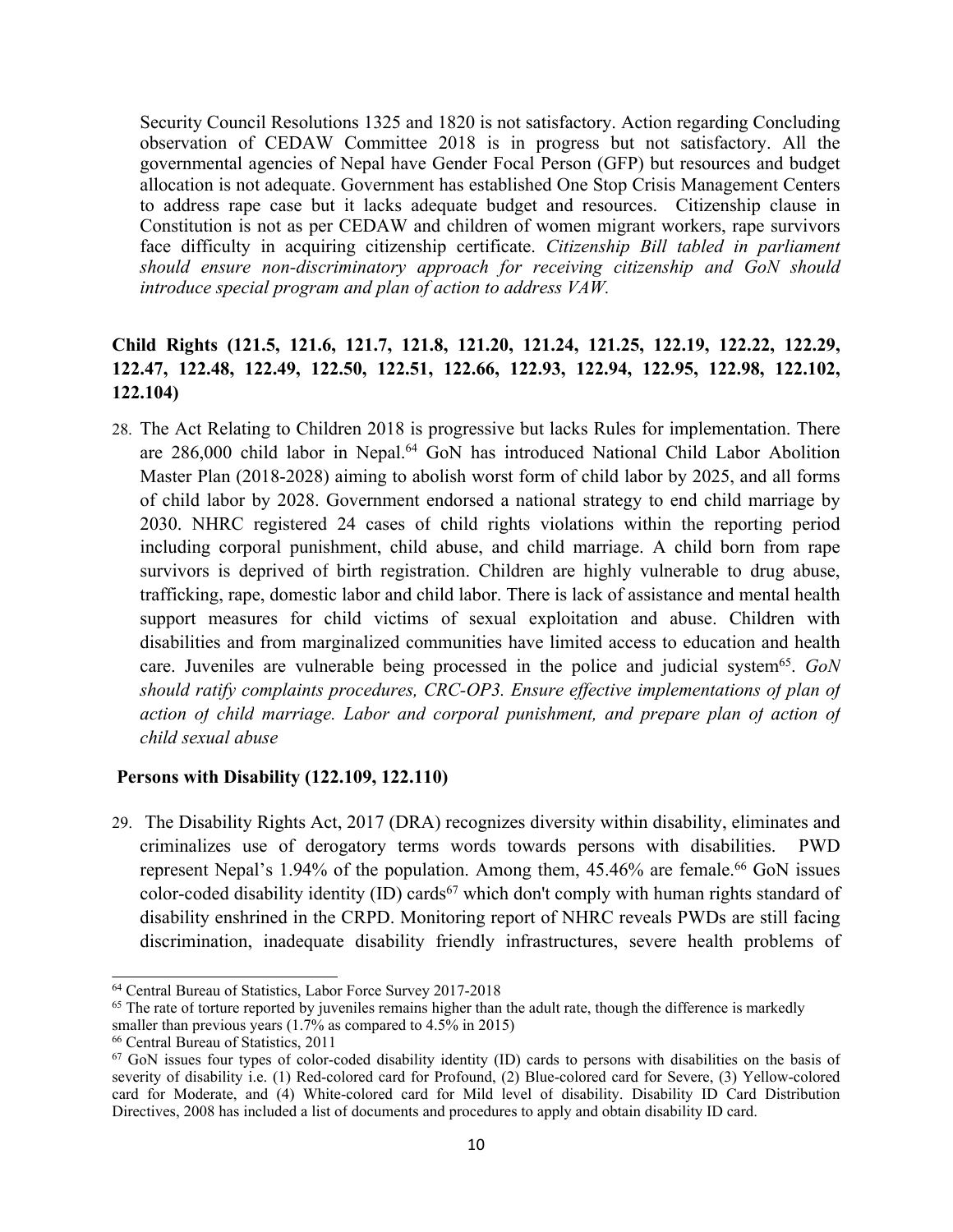different kinds, inter-sectional sexual vulnerabilities, lack of access to justice etc. *GoN should ensure access to information and protect all PWDs from exploitation, violence and abuse both within and outside the home.*

#### **Indigenous Nationalities (121.9, 122.37, 122.105)**

30. Article 18 and 42 of the Constitution provides special arrangemen<sup>t</sup> for development and participation of indigenous nationalities (IN) in state organs on the basis of proportional inclusive principle. Nepal has ratified ILO Convention No.169 and UNDRIP-61/295. Population of IN is 34.97% of total population. In 2017 elections, IN secured 29%<sup>68</sup> while representation in judiciary is 14.5%. <sup>69</sup> National Action Plan for the Implementation of ILO Convention 169 is not formulated. *GoN should formulate and implement National Action Plan for ILO Convention 169 covering Free, Prior and Informed Consent, rights to selfdetermination, autonomy and self-governance within one year.*

#### **Caste-based discrimination (121.14, 122.33, 122.35, 122.36, 122.39, 122.40, 122.55, 122.111)**

31. Article 24 and 40 of the Constitution guarantees rights against untouchability and rights of *Dalits* respectively. The Dalit constitute 13.8% of Nepal's population. The Caste-based Discrimination and Untouchability (Offence and Punishment) Act 2011 has criminalized caste-based discrimination and untouchability. However, NHRC registered various cases of Inter-Caste marriage, discrimination against *Dalits* in public places mediating by police and political parties. NHRC has studied and recommended GoN for empowerment, inclusion and mainstreaming *Dalit* Community in development. <sup>70</sup> *GoN should ensure effective implementation of the Act 2011.*

#### **Sexual Minorities (121.16, 122.42, 122.43, 123.30)**

32. Nepal provides legislative protection to LGBTIQ. The Constitution protects the community from discrimination, violence and abuse. Though the constitution guarantees the right to have citizenship ID reflecting their preferred gender and ensures right to equality, transgender people still face difficulties in getting their legal status. LGBTIQ face discrimination because of their sexual orientation. As per the recommendation of NHRC, CBS has included provision to document the sexual minorities in 2021 Population Census. Same-Sex Marriage Study Committee formed by *GoN* has recommended recognizing same-sex marriage. GoN should amend *the discriminatory provisions in laws and regulations.*

#### **Refugees (121.29)**

33. GoN ensures the non-refoulment of refugees. Bhutanese refugees were given choice for third country settlement in coordination with UNHCR. There are refugees from Bhutan, Myanmar

<sup>68</sup> Provincial Election Proportional Election Directive (2018)

<sup>69</sup> Dr. Dinesh P. Pant, Gender Equality and social Inclusion Analysis of the Nepali Judiciary (Research Report) May 2013, National Judicial Academy, Nepal, Hariharbhawan, Lalitpur P. 7

<sup>70</sup> NHRC Report on Situation of Rights against Caste- Based Discrimination and Untouchability, July 2019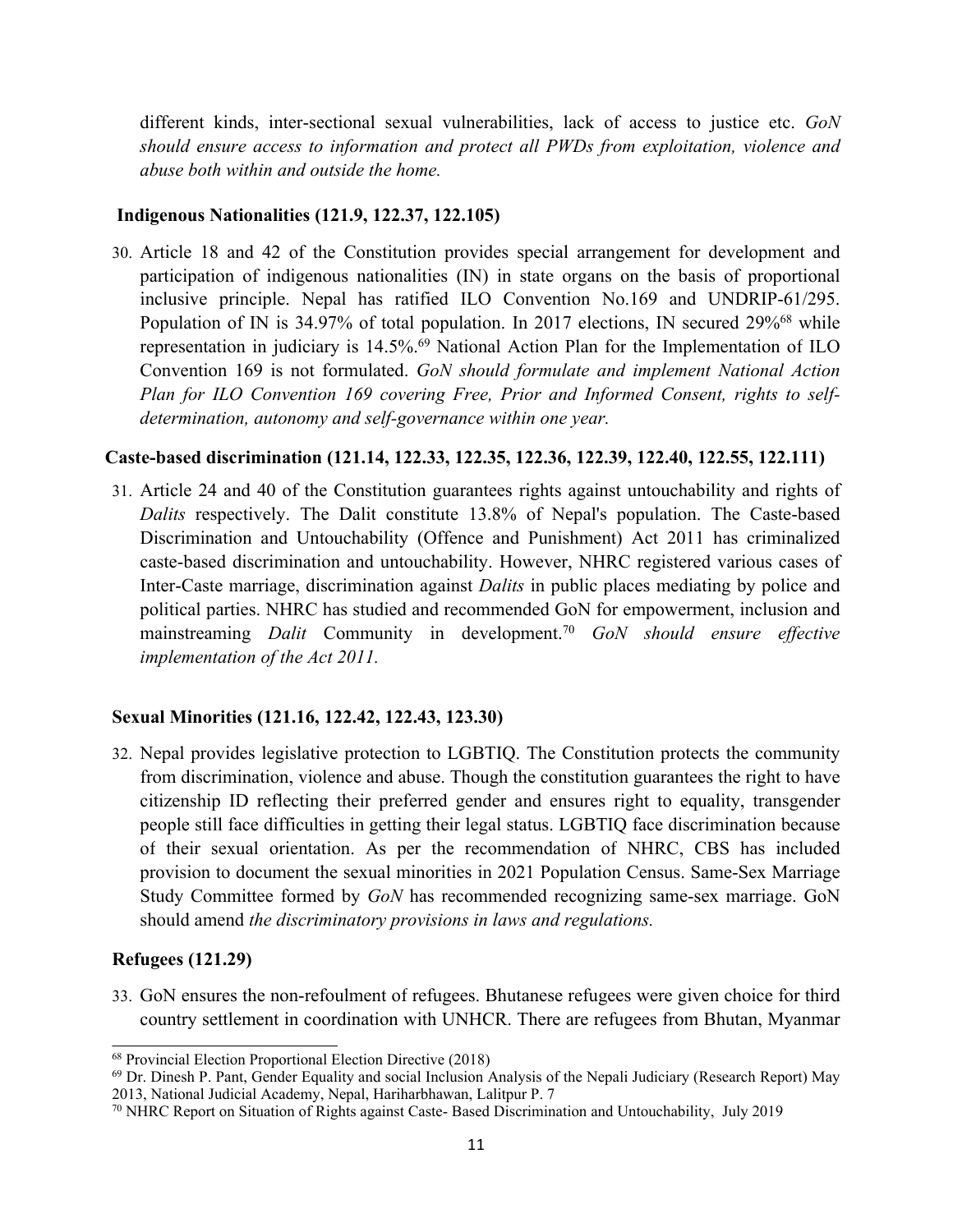(Rohingya), Pakistan, and Tibet in Nepal. *GoN should ensure problems of refugees are addressed on humanitarian grounds with <sup>a</sup> concrete policy.*

## **Senior Citizens**

34. Constitution guarantees right to special protection and social security of senior citizens. The Senior Citizens Act, 2006 and Social Security Act, 2018 are concerned with the rights of senior citizens. Elderly allowance<sup>71</sup> has been increased to Rs. 3,000 per month. As per NHRC study, senior citizens' homes and most of the care centers are not in accordance with the standard set by Senior Citizens Rules 2008. <sup>72</sup> Altogether <sup>141</sup> senior citizens' homes are in operation in 64 districts where 1,577 (965 women and 612 men) senior citizens were living as of mid-October 2018. The number of women living in elderly homes is higher by 44.7 per cent compared to men. In some cases, senior citizens are deprived of respec<sup>t</sup> and care from families and suffer from health problems. *GoN should establish at least one geriatric ward in all public hospitals and ensure effective monitoring of old age homes and day care centers.*

## **Business and Human Rights**

35. Business sector is flourishing. Rights of stakeholders of business sector should be prioritized. Nepal doesn'<sup>t</sup> have concrete policy in this sector. *Nepal should adopt laws, policies and action plan in line with UN Guiding Principles.*

## **Consumer Rights**

36. Article 44 of the Constitution guarantees the rights of consumer. The Consumer Protection Act, 2018 is concerned with rights of consumers but there are no Rules for its implementation. In the FY 2018/2019, the Department of Food Technology and Quality Control filed cases against 148 companies and [restaurants](https://kathmandupost.com/money/2019/07/30/in-the-absence-of-consumer-court-anomalies-are-rampant-in-the-marketplace) for failing to meet hygiene standards or selling contaminated food. Even <sup>a</sup> single entity has ever faced any kind of governmental action due to lack of consumer court. *GoN should enact Rules for the implementation of Consumer Protection Act and consumer court should be established within one year.*

# **Right to Environment and Sustainable Development (121.30, 121.31, 121.32, 122.30, 122.113)**

37. Article 30 of the Constitution guarantees the right to clean environment. Goal 11 and 15 of SDG is concerned with environment and sustainable development. GoN has adopted various laws and policies<sup>73</sup> concerned with environment.<sup>74</sup> Nepal Climate Change Support Program

<sup>74</sup> Central Bureau of Statistics, Environment Statistics of Nepal, 2019

<sup>&</sup>lt;sup>71</sup> FY 2019/2020 budget declaration

<sup>72</sup>[Monitoring](http://www.nhrcnepal.org/nhrc_new/doc/newsletter/Monitoring_Synopsis_of_the_Senior_Citizens_Care_Centers_2019-min.pdf) Synopsis of Senior Citizens' Care Centre-2019 conducted by NHRC, 2019

<sup>&</sup>lt;sup>73</sup> Environment Protection Act 2019, Disaster Risk Reduction and Management Act 2019, Local Government Operation Act 2074, National Forest Policy 2019, Climate Change Policy 2019, Forest Policy 2018, National Adaptation Plan, Monsoon Emergency Action Plan, Monsoon Emergency Action Plan etc.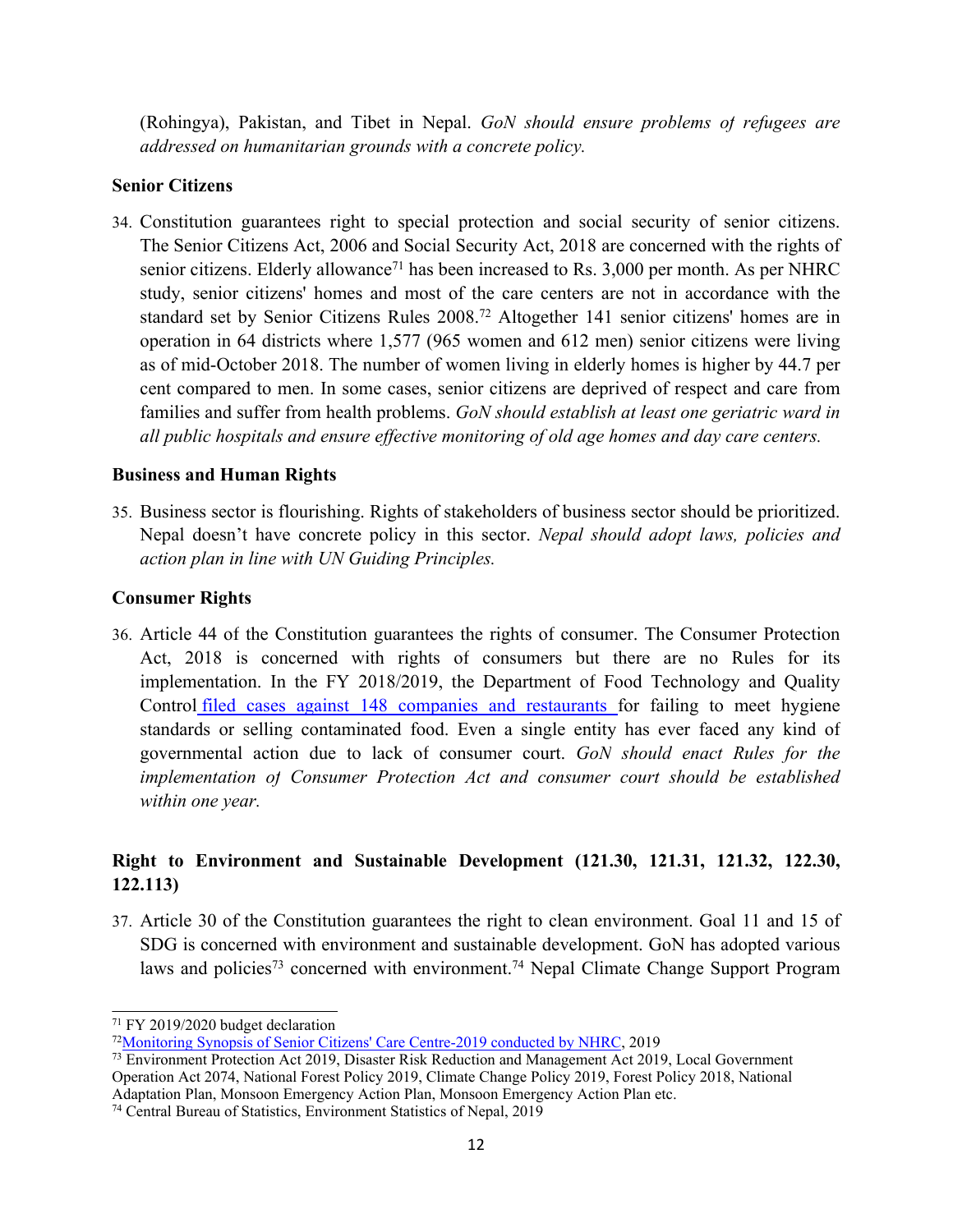(NCCSP) had implemented 100 LAPA with 2,303 adaptation actions and benefiting 600,000 climate vulnerable people during 2013- 2017.<sup>75</sup> Nepal is ranked 7<sup>th</sup> among countries most affected by climate risk<sup>76</sup>. Between 1990 and 2017, Nepal's carbon dioxide emission grew by 5.8% per year<sup>77</sup> and it was among bottom five countries in Environmental Performance Index 2018. <sup>78</sup> NHRC Report**,** states that right to live in clean environment has been violated because of failure of stakeholders in prioritizing pollution control, mitigation, and implementation of regulations set by the government. <sup>79</sup> Nepal does not have <sup>a</sup> separate court or tribunal to deal with cases of environment. Human Rights National Action Plan (HRNAP) incorporated cross-cutting right-based approach to development. Development and social justice should be addressed simultaneously. *GoN should ensure effective implementation of environment laws and policies and adopt right-based approach to development.*

# **(j) Social Inclusion (122.1, 122.107)**

38. Article 40(1), 84(8), 138. 267(3), 258 and 282 of the Constitution ensure social inclusion for marginalized and deprived class and communities. Art 258 provides for National Inclusion Commission. The Constitution has guaranteed 33% proportionate reservation of women and minorities in all state structures. There is improvement in inclusion following the allocation of 45% seats for reservation<sup>80</sup> . *GoN should ensure effective implementation of as per law.*

# **(k) Human Rights Education (122.24, 122.25, 122.44, 122.107, 122.79, 122.89)**

39. Human rights education (HRE) is included in the school level curriculum. The <sup>4</sup>th HRNAP had incorporated HRE as <sup>a</sup> cross-cutting issue. *GoN should include human rights education in curriculum of higher education and develop human right training mechanism in all three tiers of governmen<sup>t</sup> including civil servants, and security officials.*

# **(l) Human Rights Defenders (122.60, 122.72)**

40. NHRC has received complaints regarding threats received by human rights defenders (HRDs). There are no specific laws and policies for protection of HRDs. NHRC have developed guidelines for HRDs. *GoN should enact specific laws for protection of HRDs and develop environment conducive for their work.*

# (**m) Human Trafficking (121.25, 121.27, 123.12)**

41. NHRC repor<sup>t</sup> estimates that nearly 1.5 million Nepali are vulnerable to various forms of human trafficking. GoN has established Anti- Human trafficking Bureau and Parliament has passed the Palermo Protocol. A 10-year National Plan of Action to combat Trafficking in Persons is in effect along with separate anti-trafficking cell and fast track court proceedings.

<sup>&</sup>lt;sup>75</sup> <http://www.np.undp.org/content/nepal/en/home/projects/nccsp.html>

<sup>&</sup>lt;sup>76</sup> [https://germanwatch.org](https://germanwatch.org/)

<sup>77</sup> <http://globalcarbonatlas.org/en/CO2-emissions>

<sup>&</sup>lt;sup>78</sup>Biennial Report by Yale and Columbia Universities, World Economic Forum, 2018

<sup>79</sup>Research Report on Environment Pollution and Human Rights, 2019

<sup>80</sup> Public service Commission